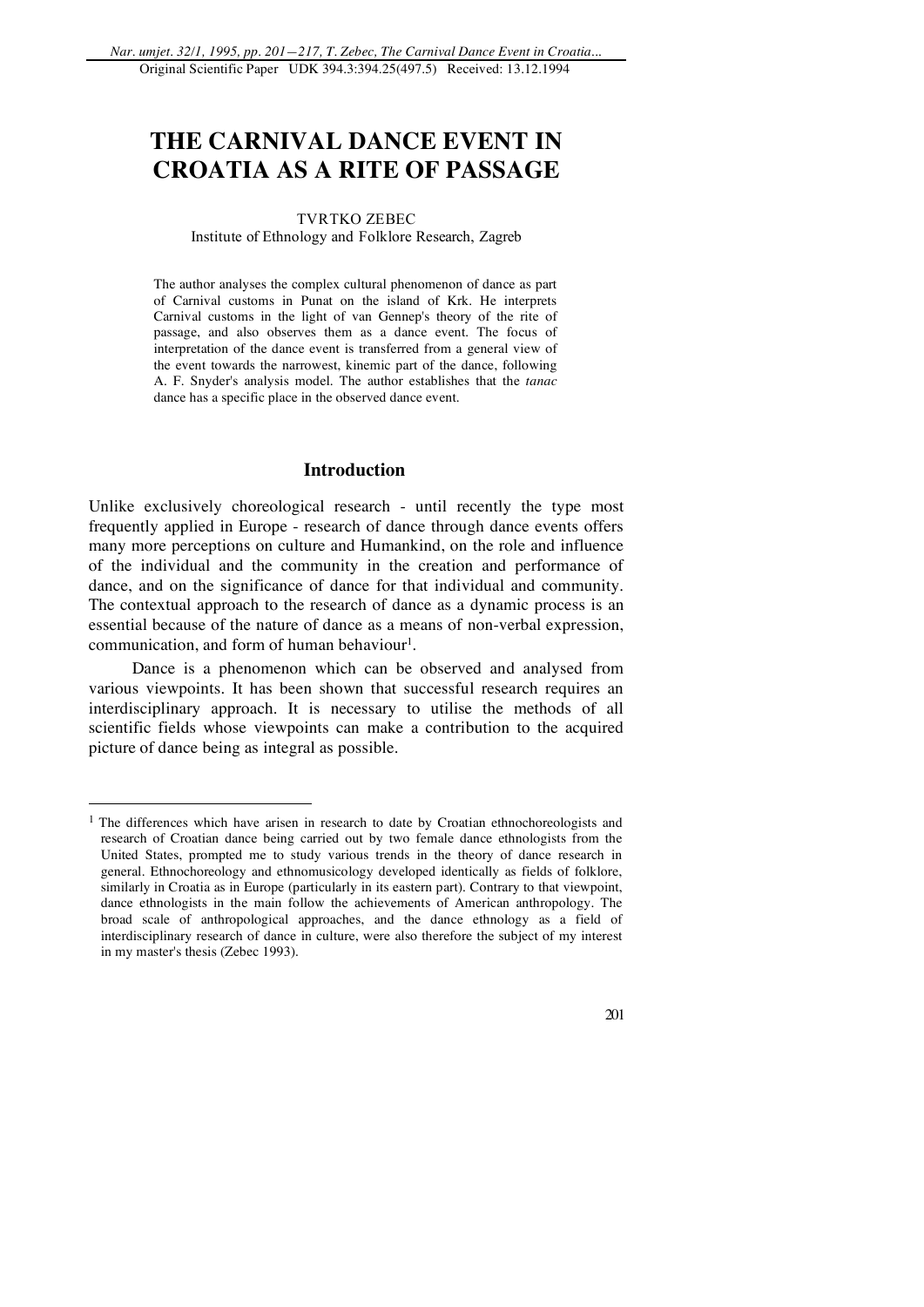Many researchers who are representatives of the anthropological and choreological *schools* support a uniform view of dance research (Youngerman 1975). According to them, dance should be observed as a culturological process, it should be studied in the situation in which it is performed, in a context which is determined and conditioned by the socio--cultural system in which it comes into being. Dance is in a specific relationship with other modes of social activity so that it is built-in into the system of a given life model, or pattern.

Dance research must be defined by the problem which is being analysed in each individual case, which means that the focus and emphases can be altered in keeping with the needs of the research project.

Observing dance in dance events, and in the context of Carnival customs as a rite of passage, revealed its importance in the life of the entire community of Punat on the island of Krk. Despite powerful external influences, the fact is that young people participate in dance events either on an equal footing or even in a more prominent manner than the other members of the community - and are equally active in the performances of traditional dances as in the non-traditional. In addition, the existance of the *sopci* (musicians of the traditional *sopila* instrument of the oboe type) and their playing at all important happenings for the community, speaks for the lively and powerful tradition of Punat, and its strengthening and adaptation in the consciousness of the young.

The real and full significance of dance is not shown when dance is spoken of, but when one participates in it, body and soul. Consequently, for a complete experience of dance, nothing can replace one's own encounter with it. Participation in dance and dance events uncovers all those dimensions which the dance contains. Namely, dance is a multi- -dimensional expression of communication, so that to speak of it or write about it means to remove the dimensions which make it an integral whole. A one-dimensional description can only evoke certain perceptions about dance (see Frykman 1990:82).

Independently of whether a structural/choreological or contextual/anthropological description of dance is in question, it is impossible to avoid a one-dimensional approach in the description. However, postmodern anthropology stresses the author's *writing culture* as the essence of anthropological and ethnological fieldwork, and the sorting, collating and editing of field experience, including the transcribed statements - as a reconstruction of original context and a construction of new ones (see Povrzanović 1992).

Therefore I hope that in creating a new context for the dance at Carnival time in Punat, in writing about dance, I am revealing its role and significance for the people of Punat. Carnival customs - as part of the annual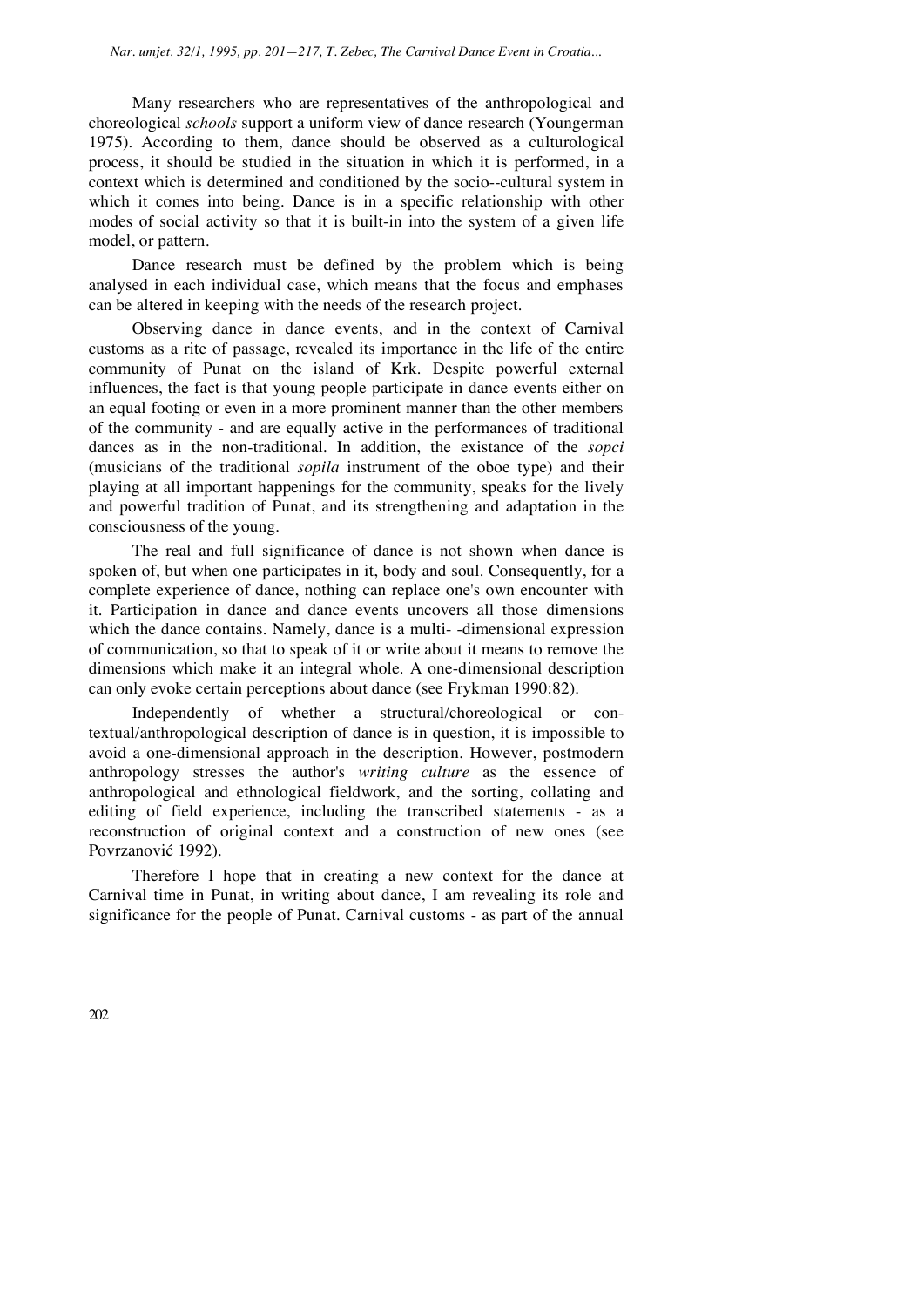course of time - have the character of a ritual in Punat. Dance is unfailingly a part of this ritual.

The relations between the people of Punat can be interpreted through the dance events. The intense influence of the outside world on the people can be identified, along with their open stance towards that world and modern influences, but one can also uncover certain forms of social compulsion, firmly linked to tradition. The mutual links between the people of Punat, and their rivalry and self-assertion in their own environment are also noticeable.

#### **Research of dance events**

The unification of the choreological and anthropological approach to dance is implemented through research of *dance events*. The concept of the *dance event* is the most favourable solution for the contextual approach to studying dance as human behaviour (Snyder 1989:1). The concept of the dance event extends the possibility of looking in two directions - from the macro towards the micro level, and, conversely, from the micro towards the macro level. Research into dance events smooths the way for the unification of diverse methods and approaches. Research bearings - *from dance towards dancer* (the choreological) or *from dancer towards dance* (the anthropological) - can intertwine, and in this way there are greater opportunities for creation of independent disciplines.

Further in the text I present my own 1991 and 1994 research into Carnival dance events at Punat on the island of Krk. My efforts are directed toward showing that, in order to understand dance, one must also penetrate into social relations and the customs of the community within which dance is being studied.

## **Carnival in Punat as a rite of passage**

For easier understanding of the context - Carnival customs within which I observed dance - I am applying Arnold van Gennep's theory.

The theory of the rite of passage which A. van Gennep posited at the beginning of this century is considered one of the basic achievement in the study of ritual2. In his scheme of rites of passage, van Gennep divided rituals into phases of *separation, transition* and *incorporation*, or into *preliminal, liminal* and *post liminal* phases (van Gennep 1960 according to Čapo Žmegač 1993). These three phases are not equally differentiated in all rites of passage.

 $\overline{a}$ 

<sup>&</sup>lt;sup>2</sup> Interpreting van Gennep's model and his universality J. Čapo Žmegač (1993) develops the scheme of the rite of passage on the basis of Jean Cazeneuve's theory, and interprets Croatian Lenten and Eastern customs in this way.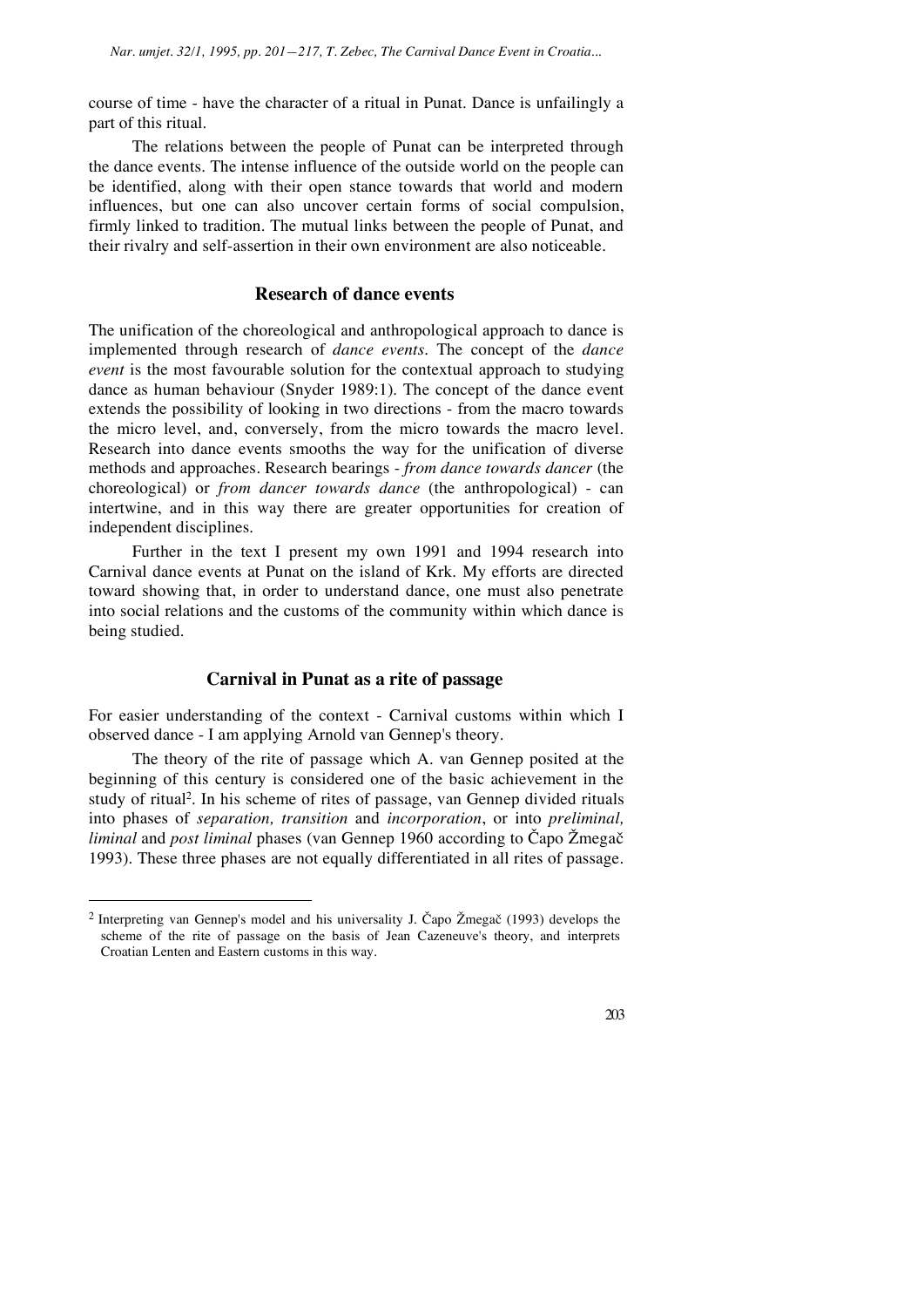It can happen that the transition period becomes independent and thus doubles the ritual scheme (Capo Žmegač 1993)<sup>3</sup>.

One of the important suppositions in van Gennep's scheme is that research of the ritual should be observed in contrast to and in the context of other rites, and not isolated or separated from their individual parts, as it is only in this way that they are given significance and only thus it is possible to uncover their position in the dynamic ceremonial whole (van Gennep 1960 according to Čapo Žmegač 1993:78).

Apart from rituals in which one can find the structure of passage which shows changes connected with the course of life of the individual, there also exists rites connected with cosmic changes - the solstice, the equinox, changes in seasons of the year, the moon and year (Ibid.:79). Van Gennep's interpretation of ritual was considerably added to by E. Chapple and C. Coon. They used the sintagm *rite of passage* exclusively for rites focussed on the individual, while they called rites which were group events *rites of intensification*. The former rites are unique events in the human life, while the latter, connected with seasons and periodic events which bring about changes in human activity, are repeated in a defined rhythm, long or short, and gather together the entire community (Čapo Žmegač 1993:79).

Thus, Carnival customs make up a phase of transition in the ceremonial whole: the Christmas period  $(A)$  - Carnival time  $(B)$  - Lent  $(C)$ .







J. Cazeneuve states that the transition phase can be implemented as liberation from all rules or, to the contrary, as a strengthening of rules. On the example of our whole that would mean that Carnival time in the transition phase is implemented as a liberation from rules, while Lent in the phase of transition

<sup>&</sup>lt;sup>3</sup> In his analysis of the human conception of time, E. Leach mentions that a function of holidays is to divide time into the sacred (holy days) and secular (ordinary days), and he denotes the transitions from these phases as rituals of *separation* in the old, and rituals of *incorporation* in the new phase. He observes the ritual as a transition from the secular into the sacred state, and unlike van Gennep, he calls them to *sacralisation* phase, the *marginal* phase, and the phase of *desacralisation* (Leach 1961, according to Čapo Žmegač 1993:86).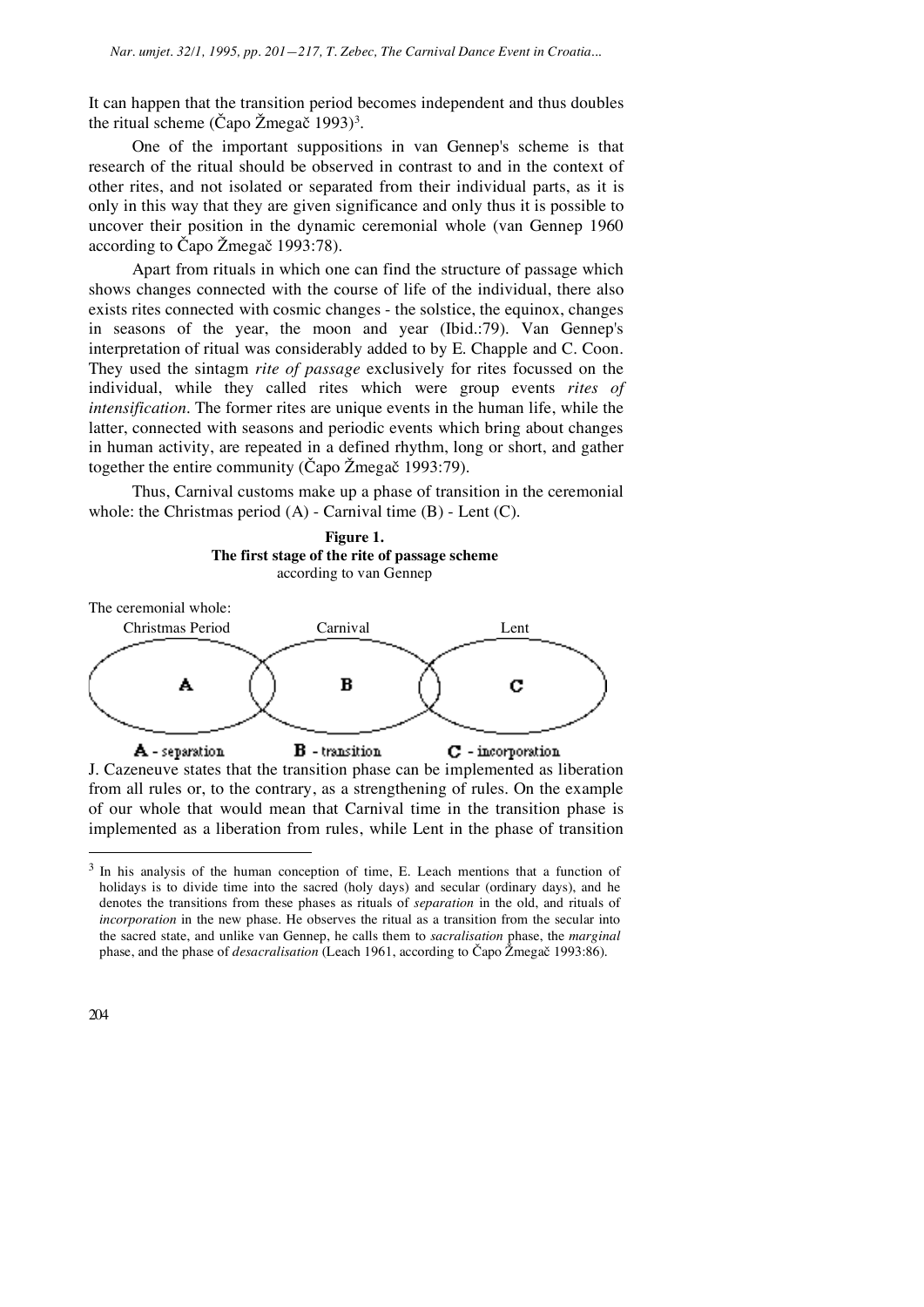of the Carnival - Lent - Easter whole, as a strengthening of rules (see  $\check{C}$ apo Žmegač 1993:86).

The Carnival period and the customs at Punat can thus be interpreted on the basis of the theory of passage and the rite of intensification. The *annual customs* being observed are significant for the entire community and its members participate in them as *a group*, but this does not exclude the importance of the rite for the individual members of the group. In fact, for the majority of members of the community, participation in the rite mentioned is a question of honour. So it is that these rites acquire the hallmarks of *lifecycle rites of passage*, and should therefore also be analysed as being *individual*.

Interpretation will show two dimensions to the Carnival customs - the group dimension of the rite of intensification, and the individual dimension of the life-cycle rite of passage.

Carnival - as a transition phase on the broader ceremonial whole mentioned - can further be observed as an independent whole which again consists of three phases. The scheme is thus doubled. The period from Twelfth Night to Carnival Saturday would then make up the separation phase (a), the days from Carnival Sunday to Carnival Tuesday the transition phase (b), and Ash Wednesday would represent the incorporation phase (c).



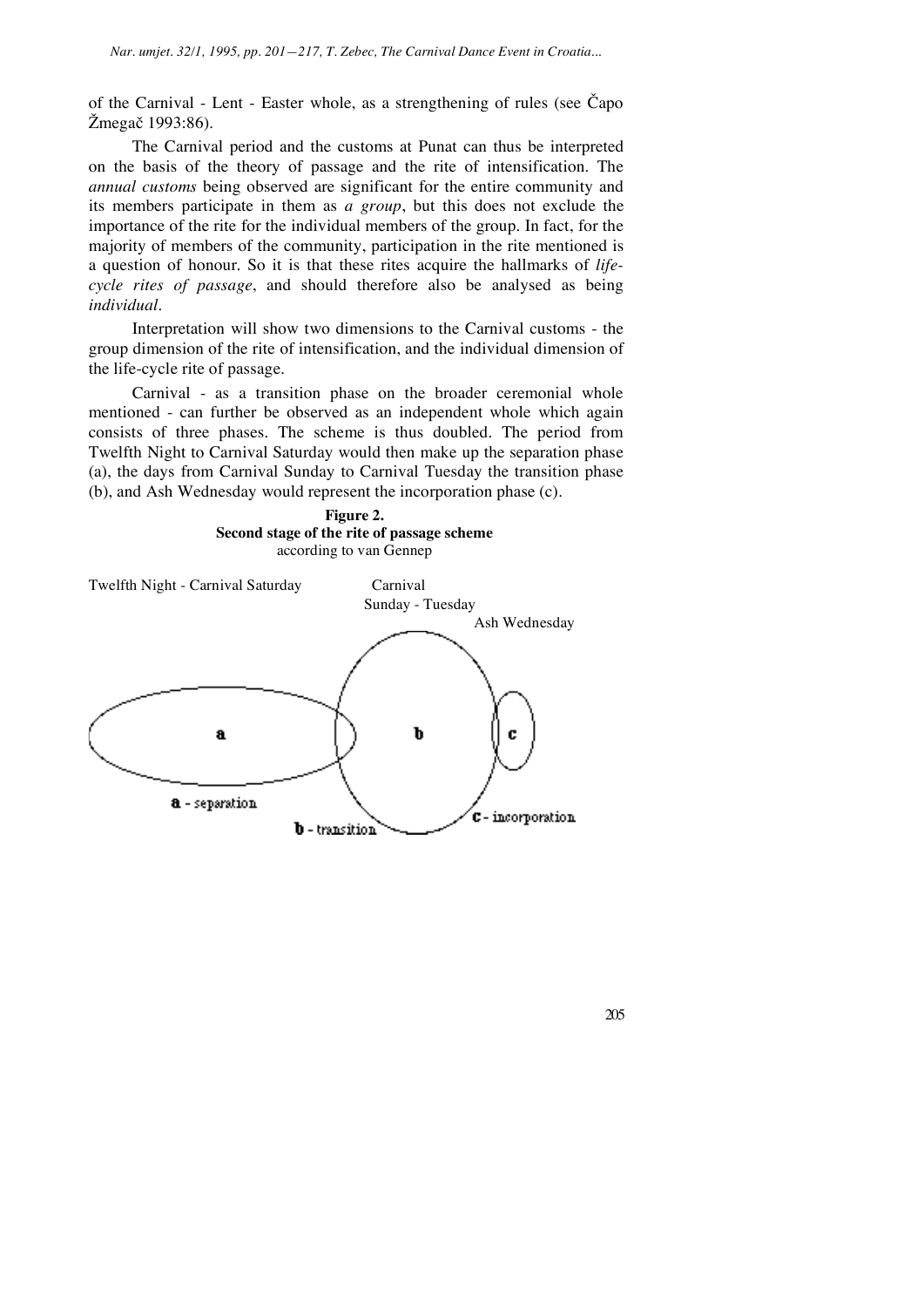# **I. The separation phase**

The separation phase separates the sacred time and place from the profane or secular and, at the same time, changes the value of time (Turner 1989:44). During the Christmas period, the days preceding Christmas, though Christmas and New Year, are very eventful. Prayers and the holy day celebration become more intense. In the past, *koledve* - carols based on motifs of faith or legend - were performed in processions which made the rounds of the village between St Catherine's Day and Twelfth Night. If any of the houses visited were in mourning, prayers were said (R. Bonifačić 1990:53). These events lost their significance during socialist rule, and the *koledve* custom is gradually dying out and being lost, but nonetheless, Saturday entertainments are still held almost regularly (even during Advent)4.

The separation phase in our example is marked by the masque processions accompanied by collection of eggs and sausages, held every Thursday after Twelfth Nigth, and by dance entertainments of Saturdays (Figure 2:a). Events become more intensive as the transition phase draws nearer. *Kumpanije* (companies or groups) come together. These are usually age-defined groups which together choose the costume they will be wearing as a masquerade group. The entire community prepares for the main Carnival event - the transition phase.

As early as the separation phase, one can see the division among the participants in the group by age and by status. One group is made of pre- school and school age children. Another - girls and boys who have finished elementary school and are allowed to go out in couples - form the group which takes part in the *kodrija*<sup>5</sup>. The third group is made up of *mesopustari* young couples who have been married during the prior year.

The participants in the *kordija*, and the *mesopustari* are two groups of Punat's young people whose separation in the Carnival period is a reflection of specific social roles, and the groups independently agree on and prepare for the coming ritual.

In the separation phase, all other members of the community wearing masques or otherwise - take part in the Saturday entertainment with a lotto game, in expectation of the main Carnival events from Sunday to Tuesday - the transition phase.

<sup>4</sup> Doing research on Carnival time on the island of Krk in February, 1994, I established that a firm link existed in Jurandvor (a village near Punat) between *koleda* and Carnival. Informants emphasise that unless one has previously participated in the *koledve* processions, then there are no Carnival events. They have hot held them for the last four or five years, but expressed the wish to revive the customs.

<sup>5</sup> The word derives from *kordati* with someone (tal. accordarsi) = to agree on something, to make a deal and from *kord* (tal. accordo) = contract, deal (Skok 1972).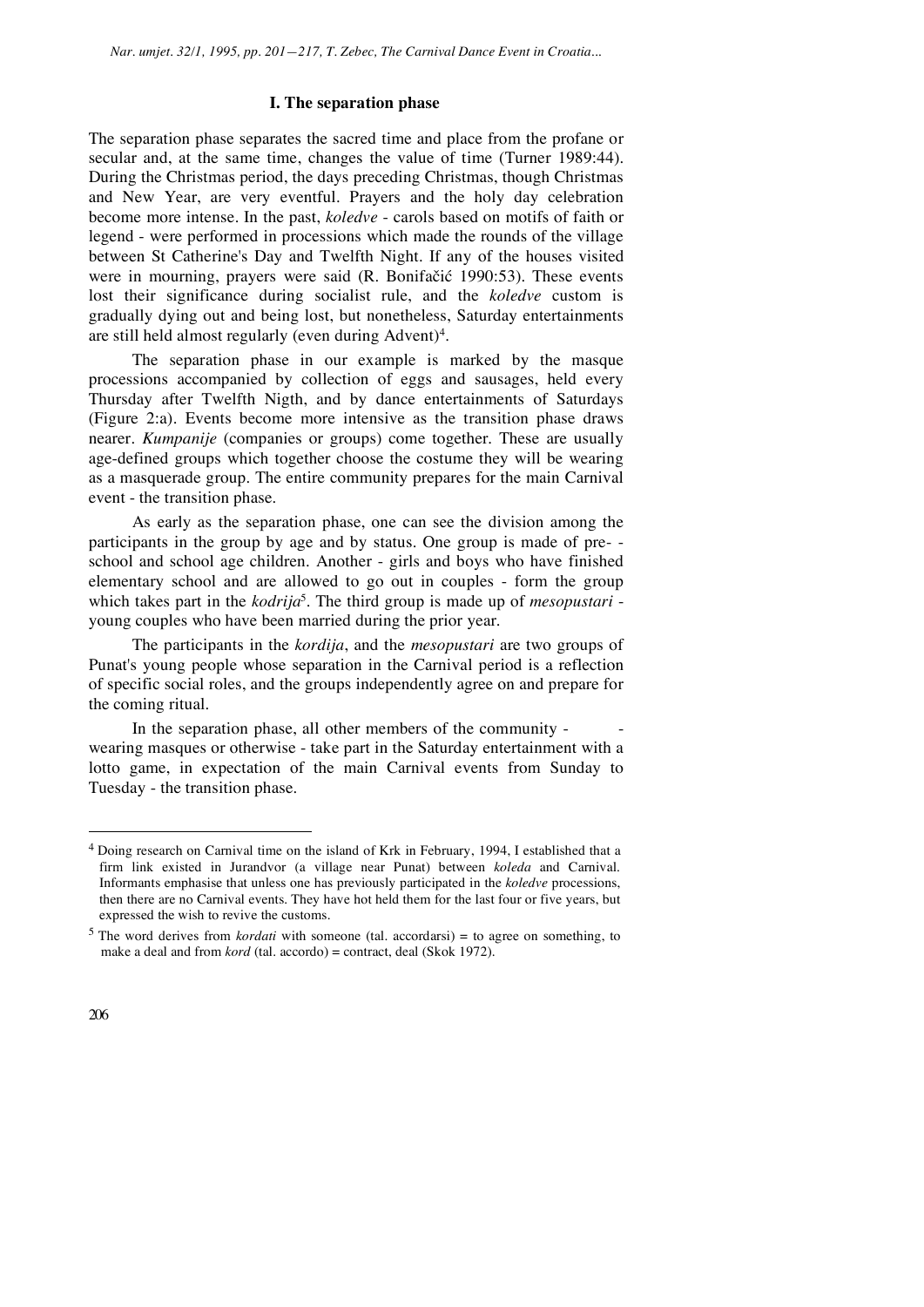# **II. The transition phase**

The liberation from rules which exists throughout the entire Carnival period is intensified and expressly stressed in the transition phase (Figure 2:b). Apart from Carnival Tuesday when all the members of the community take part in events, there is a strict division concerning the times when each group has the right to participate in the rites.

Pre-school and school children have their masked ball in the community Hall on Sunday in the early afternoon. Carnival Sunday is thus dominated by the rites of passage of school children who are completing elementary school that year (Figure 3:b1). Next year they will be ready to take part in the *kordija*.

By its features, the *kordija* particularly stands out in the transition phase of the Carnival rituals, by manner of performance and by its participants. The young couples which are the members of *kordija* are differentiated from the members of the other groups throughout the unfolding of the Carnival customs, particularly by their dress. In the midst of Carnival time, they are not masked (!), but elements of unification in their mode of dress can be seen. During transition, the novices are curbed by uniformity, structural invisibility and anonymity - to the extent possible (Turner 1989:49). On Carnival Monday, during the time of the *kordija*, almost no other members of the community are present. The novices are "out of" the society during their novitiate, and society has no power over them, particularly because they have been "consecrated" (van Gennep according to Turner 1989:49). The isolation is partly physical, while it is symbolically expressed much better in the uniform, non-masked manner of dress. This can be denoted as "secularisation" of the members of the *kodrija*, their temporary elevation, their differentiation from the other members of the community6. For the members - boys and girls - this is a transitional phase in rite of passage. Carnival Monday is thus dominated by the rite of passage of the participants in *kordija* (Figure 3:b2). The older members of the community proudly embolden the young people in maintenance of this custom, and monitor and evaluate the outcome and possible deeper links between the young participants after the procession has taken place.

The Carnival procession on Tuesday, a large gathering of the entire village on the Placa (the main square), the sentencing of the Carnival guy, and the entertainment and dance which follow, are the culmination of the rite of intensification. Beneath the surface structure of the custom there exists a deeper structure, the rules of which the novices are obliged to learn. Social

 $\overline{a}$ 

 $6$  "Rituals are,..., only techniques for changing the state of the individual and society from the secular into the sacred and from the sacred into the secular" (Piere Gordon, Leach and van Gennep according to Čapo Žmegač 1993:80).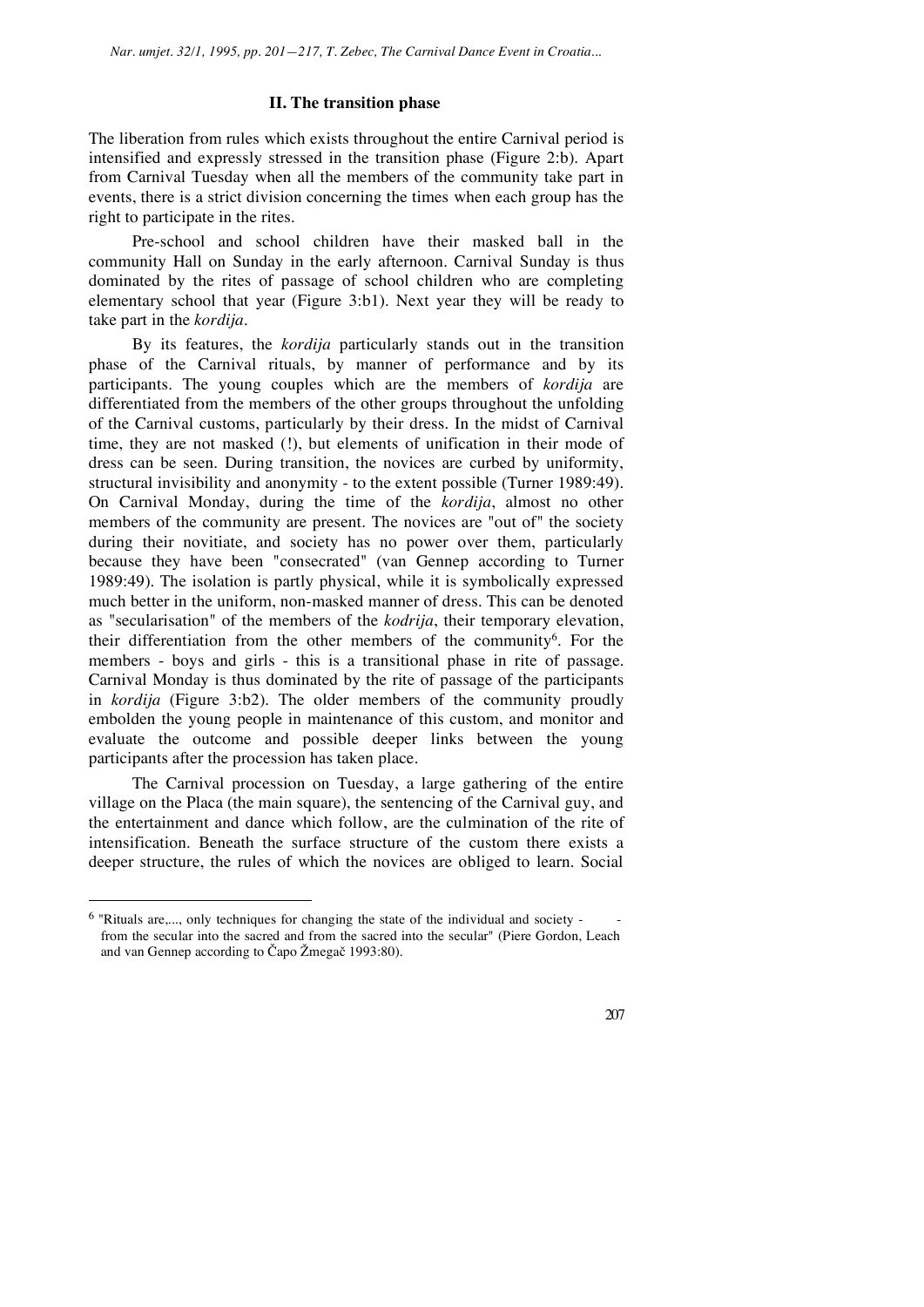pressures in Punat, too, are sometimes unnatural and irrationally strict. The older people force the novices to perform certain tasks and if they fail to do so, or do not show care in doing so, they may be strictly punished of exposed to ridicule (see Turner 1989:84). For the individuals of the *mesopustari* group, who are obliged to organise the Carnival Tuesday events, that day is a phase of transition of their rite of passage. Statements by young informants who were *mesopustari* in recent years, show how important it is to participate. According to them, all the people of Punat who marry during that year, but no longer live in Punat but in Rijeka, Zagreb, or abroad, help them in covering the expenses of Carnival Tuesday (if they are not in a position to be present physically)7. Thus, Carnival Tuesday is dominated by the rites of passage of the *mesopustari* (Figure 3:b3).





#### **III. Incorporation phase**

Analysis of Carnival Tuesday in Punat shows the overlapping of different phases of the life-cycle rite of passage. In van Gennep's interpretation of the three-part scheme, he allows for this possibility.

Participation in the Carnival procession, the sentencing of the guy, *Frane*, and in the general *tanac* on the Placa, is the phase of incorporation for the children (Figure 3:c1). Some of them (fifteen-year-olds - finishing their last year of elementary school) will be allowed to enter a new age group in the community - and next year they will be allowed to participate in the *kordija*.

Carnival Tuesday is also an incorporation phase for the members of the *kordija* (Figure 3:c2). Apart from participating in the rites of Carnival

<sup>7</sup> There were sixteen *mesopustari* couples in 1994, but only eight couples took part in the Carnival procession. The remainder helped with organisation and the covering of expenses.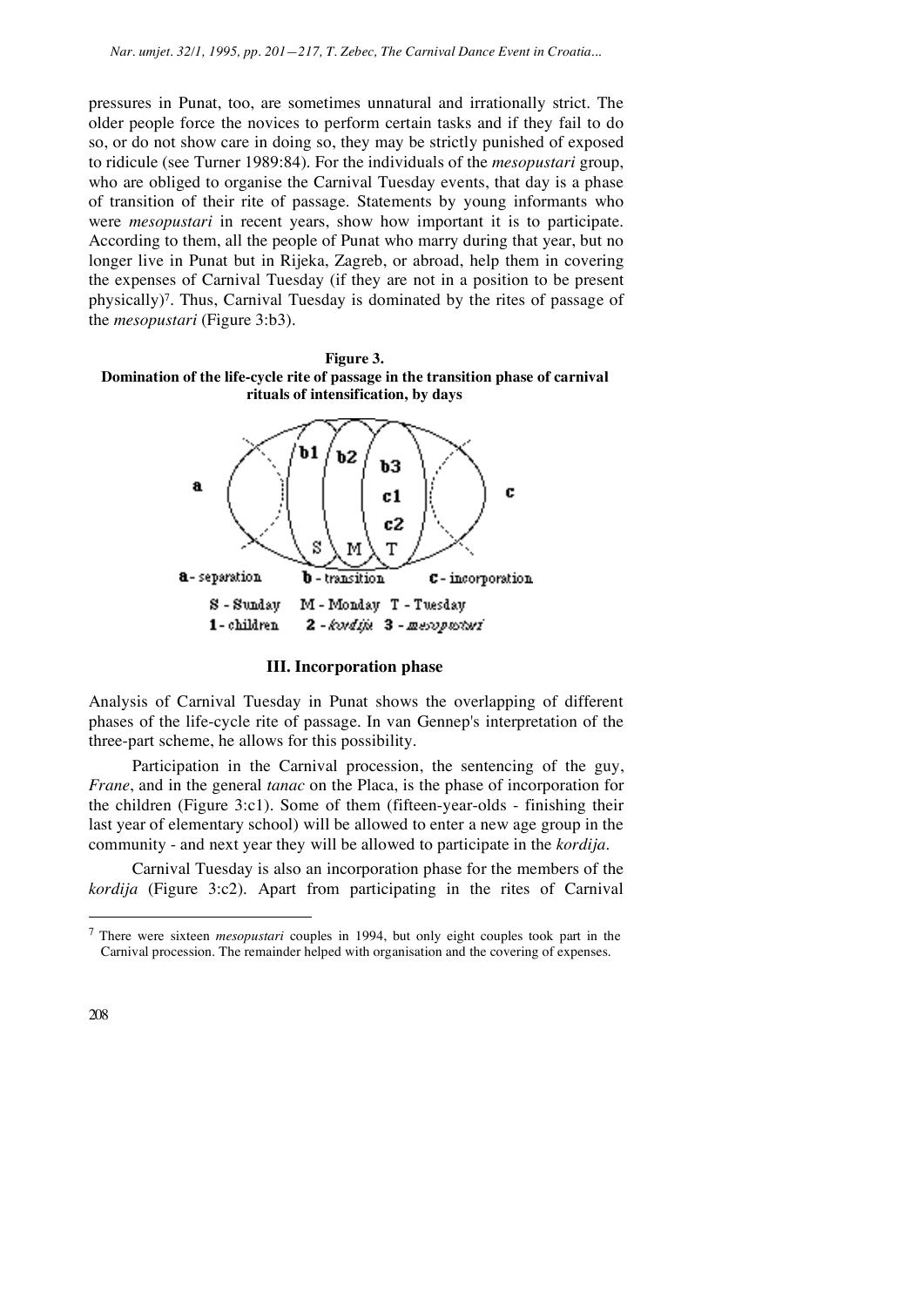Tuesday, the fact that the girls prepare a dinner during the second week of Lent for the young men with whom they were in the *kordija* shows that the time of incorporation of their life-cycle rite from the Carnival period, carries over in a mild form into the period of Lent. And this confirms the necessity of monitoring the rites in the context and in relation to the rites which precede and follow those being observed.

Thus, Carnival Tuesday is the time in which the phase of transition of the life-cycle rite of the *mesopustari* (b3) overlaps with the phase of incorporation of the live-cycle rites of the children (c1) and the young people from the *kordija* (c2).

The period of incorporation for the *mesopustari* is Ash Wednesday (c). On that day they mourn and search for *Frane,* the guy. In this way, they also symbolically denote the end of the Carnival period, while this phase of their life-cycle rite of passage at the same time symbolically brings calm, purification and a reversal to the period of strengthening of the rules for the entire community - the period of Lent. Thus it also comprises a phase of incorporation in the rite of intensification of the whole community, as an integral whole from the Christmas period, through Carnival time to Lent. In the Christian calendar, Ash Wednesday marks the beginning of Lent, and, in keeping with that division, is not part of the Carnival period. However, Carnival customs in Punat extend to Ash Wednesday, so that the day marks the connection of the two periods and changes the value of time.

## **The permeation and force of rites**

The phase of transition in the rite of intensification - Carnival Sunday, Monday and Tuesday - is the culmination of the annual Carnival customs. Through those three days, the members of the entire community participate in the rituals so that the domination of the rites of passage of the different groups alternate. Namely, the rite of passage of the children who will have the right to take part in the *kordija* in the following year dominates Carnival Sunday, the rite of passage of the participants in the *kordija* dominates on the Monday, and the role of the *mesopustari* and their rite of passage dominates on the Tuesday. In the ideal model of the scheme, the complete rite of passage would thus last at least three years. That is the time necessary for unfolding of the full passage from school child to married individual. Each year there is a possibility for the individual in a particular group to advance to a higher phase.

Through the doubling of the three-part scheme of the rites of intensification and their multiplication in the form of the life-cycle rites of passage, their intensity also strengthens. It is impossible to separate the characteristics of those two levels of rites of passage by analysis. They overlap in many elements and thus contribute to the intensity of the rites.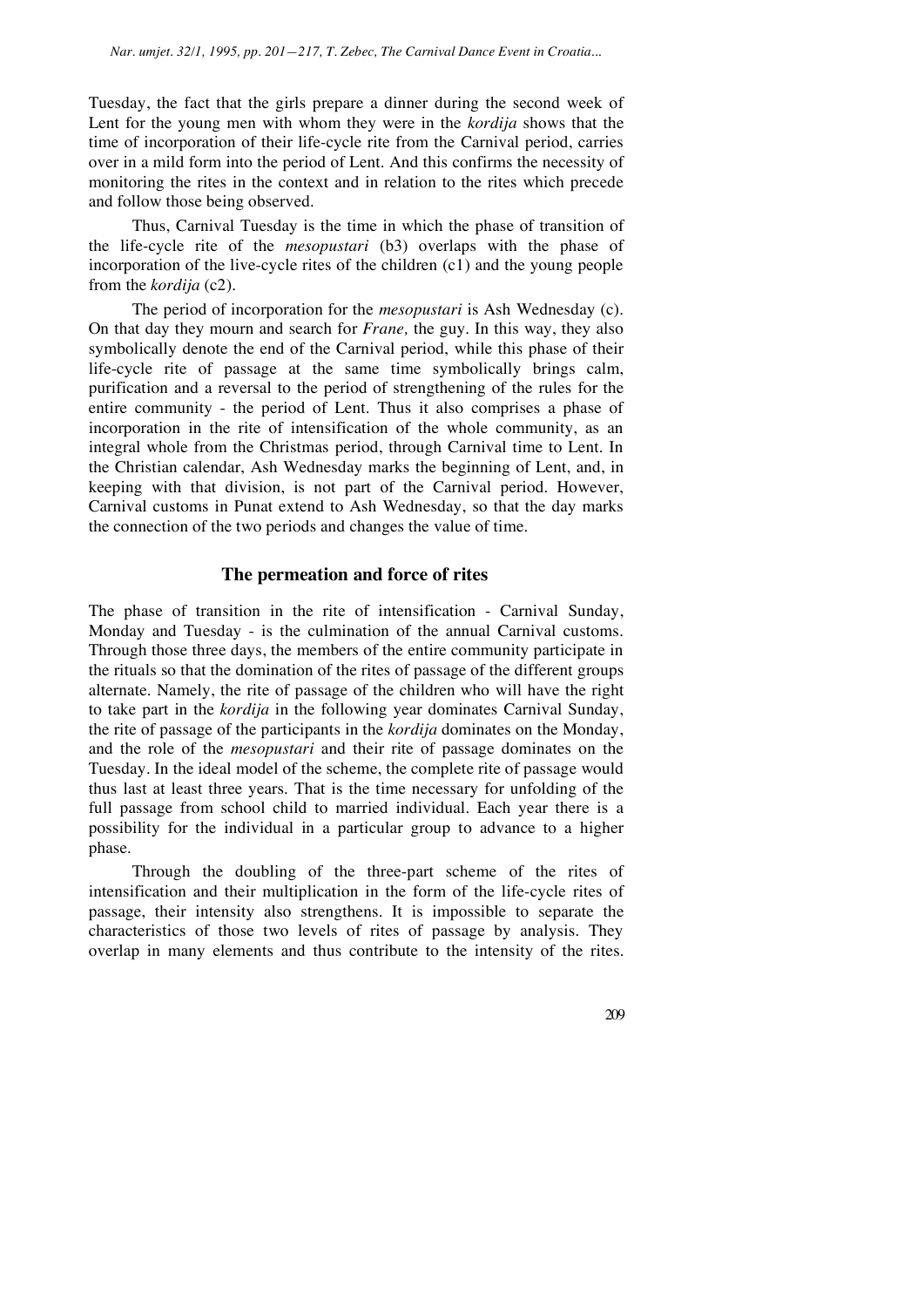Carnival Tuesday is the peak of the period in which the relaxation and power of change of customary order, of everyday life, culminates.

The exactly defined locations in Punat (the Vela Placa Square and the National Hall) symbolically denote the spatial passage - "the threshold" which separates the pre-rite and post-rite position of the individuals (Turner 1989:46).

Sixteen couples took part in the *kordija* in 1991, and the figure had grown to as many as thirty-six in 1994. The more than doubled number of participating couples in the latter year in comparison with a few previous years, speaks for a new strengthening and adaptation of tradition to the newly existing circumstances, and of a more intense relation of the individual and the community towards the customs observed.

The example of Carnival customs in Punat confirmed that the phases of *separation, transition* and *incorporation* of the rites can be of diverse duration, and that they can multiply and overlap in certain characteristics. In this example too, the universal nature of the three-part scheme of the rite of passage - as posited by van Gennep and supplement by other scholars who dealt with this matter subsequently - is proven.

All these events are continually accompanied by dance, but the intensity and participants in the dance events vary. Consequently, analysis of the rite of passage also facilitates interpretation of the Carnival dance events in Punat.

# **Levels in the dance event**

Analysis uncovers a number of levels in the dance event. These levels or degrees correspond to the levels set by A. F. Snyder (1989). They move from the macro- towards the micro-view of the event. Each level of analysis establishes place, time and energy - the inner motivating force of the participants in the dance event.

The first - the general level - is an all-encompassing world view, a view which reveals the importance of the events for the individual and the community, and their concrete experience of time and place - particularly as regards ritualised time/space. In the Punat Carnival example, this view speaks of the division of the year from the Christmas period, through Carnival to Lent (Figure 1), or the return of the people of Punat to the village (their native place) in order to take part in the Carnival customs; and of the inner symbolic force, the energy of the custom, stimulated by rites of passage and intensification. This perspective in general takes a broad view of the context of the event, and offers a picture of the social life of the people of Punat in relation to the world.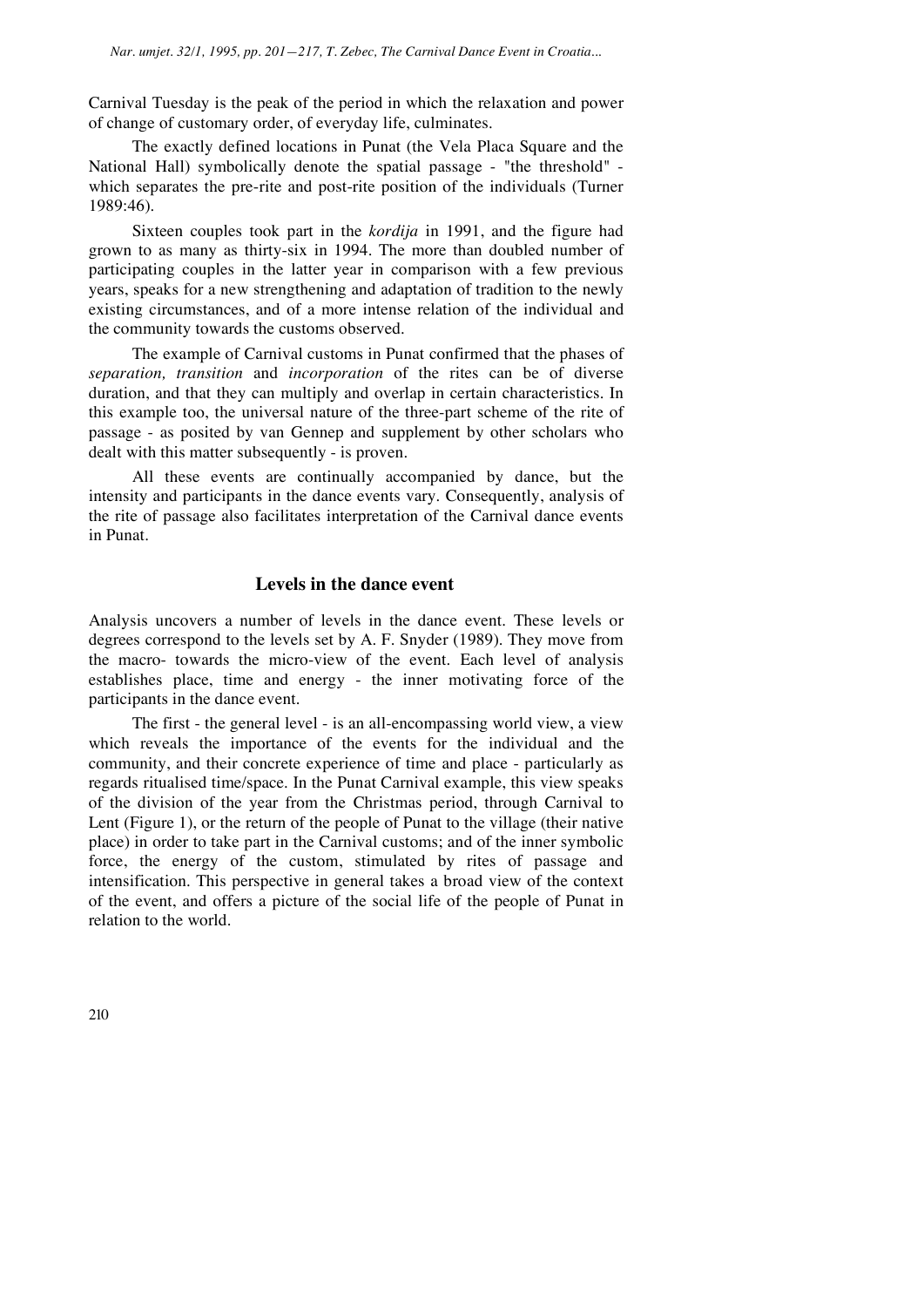If we monitor dance from that perspective, it can be seen that it sometimes happens that fixed, traditional models from the past undergo change. For example, traditionally it was not the custom in Punat and on the island of Krk to dance during the Christmas period, but rather to sing carols (*koleda*). The ban during socialist rule on holding dance events at the time of Advent no longer existed, and entertainment evenings with dance were organised even before Carnival time.

The second level, and the view of the ritual and the *performance* is related to the time of the Carnival period (Figure 2), to the locations of events in Punat (particularly the Vela Placa and National Hall), to the procession, and the concrete dance events - the *tance*. The motivating force of the participants is shown in the intensity of public display and the intensity of the ritual (Figure 3). Namely, during the separation phase there is dancing every Saturday, while during the transition phase dance events are more frequent and there is dancing every day. Mainly adults take part in the dancing at Saturday night entertainment during the separation phase, while children and young people participate in the dancing during the transition phase, depending on the dominance of the life-cycle rite of passage (Figure 3). The dance repertoire varies during the dance evenings, and culminates with the dancing of the *tanac* and *suprota*.

The third and fourth level are made up of the dance - outside view, dance-inside view. They can also be denoted as micro-events. This refers to the place and time of the described choreographic terms and these microevents are basically identical in this respect. However the third level observes the *group* of performers in place/time, while the fourth emphasises the *individual* dancer in place/time. At the third level, the relation between the dancers is only touched upon, while at the fourth level they are interpreted more fully. The essential difference between these two views lies in the fact that the third level looks from the group towards the individual, and the fourth first notices the individual, and observes his role in relation to the group. Taking the dance event in Punat as the example, the third level of observation relates to the various positions, the distribution of the performers during the dance, depending on the time and place of performance (Figure 4), the type of dance being performed and the energy invested in the performance of the dance. The fourth level, the relation of the individual towards the group, also differs depending on the type of dance. In the *tanac* the individual stands out while in the other dances, the role of the performers is mainly uniform in importance (Zebec 1991; 1994).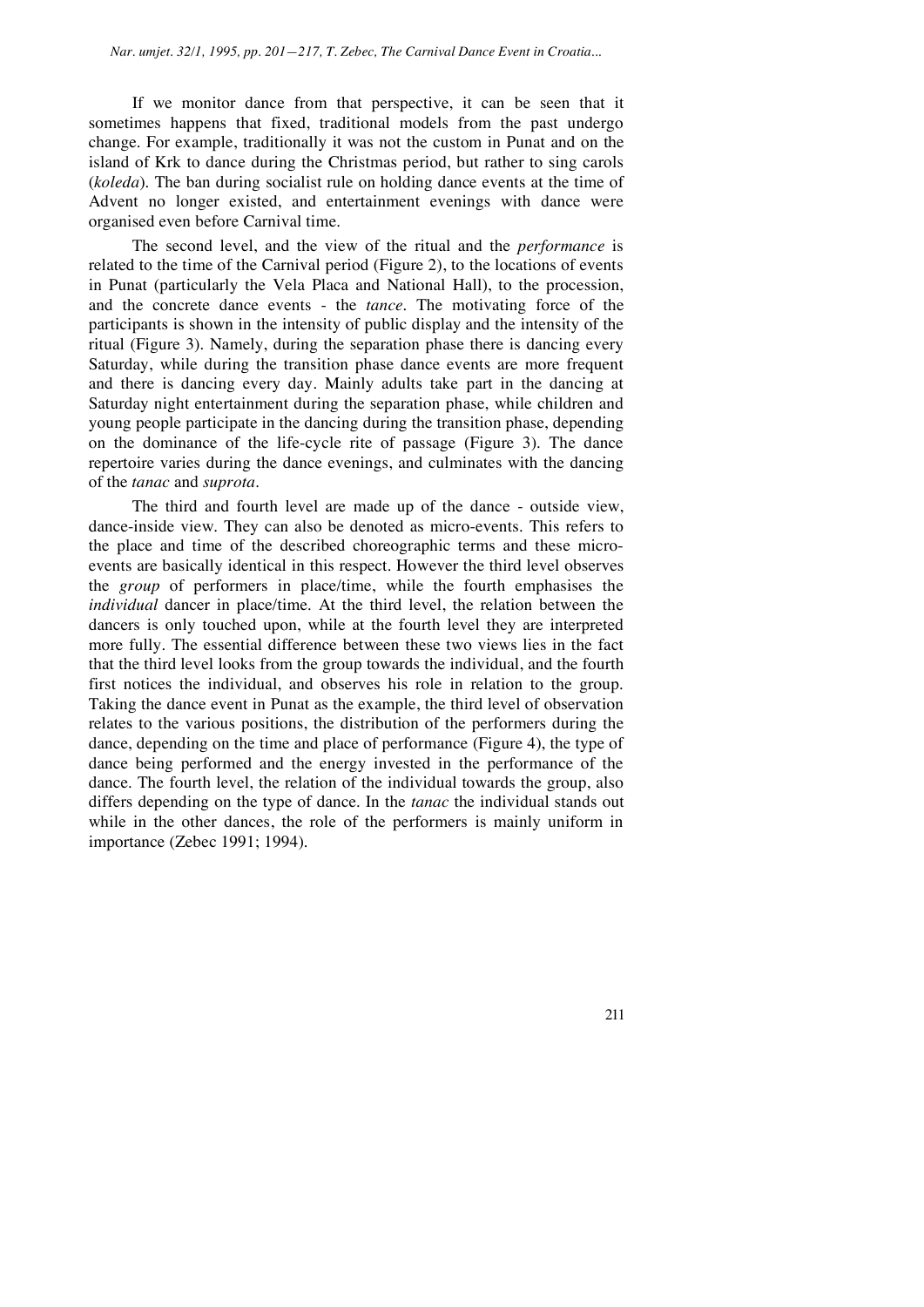

The fifth level (the dancer, dance symbol) tries to explain the symbolic meaning of the individual's dance, his costume and body movements. According to Snyder, this level relates to the dances of "illiterate societies" i.e. to non-western societies, and its focus is on the magical and symbolic interpretation of dance. It is impossible to identify the magical content of dance and symbolics of that type on the example of the dancing in Punat today. There are no dances in Punat repertoire for a better harvest and fertility - such as are typical for Carnival time in some other regions - or, for example dances of certain craftsmen's guilds. However, the symbolic meaning of the dance events can be seen in the division by age related to the time of performance (children on Sunday, young people on Monday, and married couples on Tuesday). Individuals stand out particularly during the *tanac*, improvising various figures, while the symbolics of the individual performer are also emphasised in the role of the best dancer - - the *tancadur* - as it is not unimportant who leads off the dance. It can only be assumed that the *tanac* did perhaps have symbolic, and even magical, significance in the past as it is a dance which differs in all its features from others danced in Punat. However, setting of such a hypothesis would be too daring in relation to the research done.

The sixth level - the movement level - is analysed as the *kinesthetic essence* of the dance process. Laban's kinetography is essential as a tool at this level of analysis. It has also been the custom in Croatia to annotate dance using  $\zeta$  ganec's dance script. The Punat example is shown (Figure 5) with an illustration of such analysis of the *polka*, with notation of the music of the *tarankavica* - a song which was sung in the past as an accompaniment to the *polka*, when no *sopela* were available<sup>8</sup>. For a long time, this level of analysis

<sup>&</sup>lt;sup>8</sup> During the kordija dance event in the Hall in 1991, R. Bonifačić managed to convince informants to sing, *tarankati,* the transcribed song *tarankavica* for us in a separate room.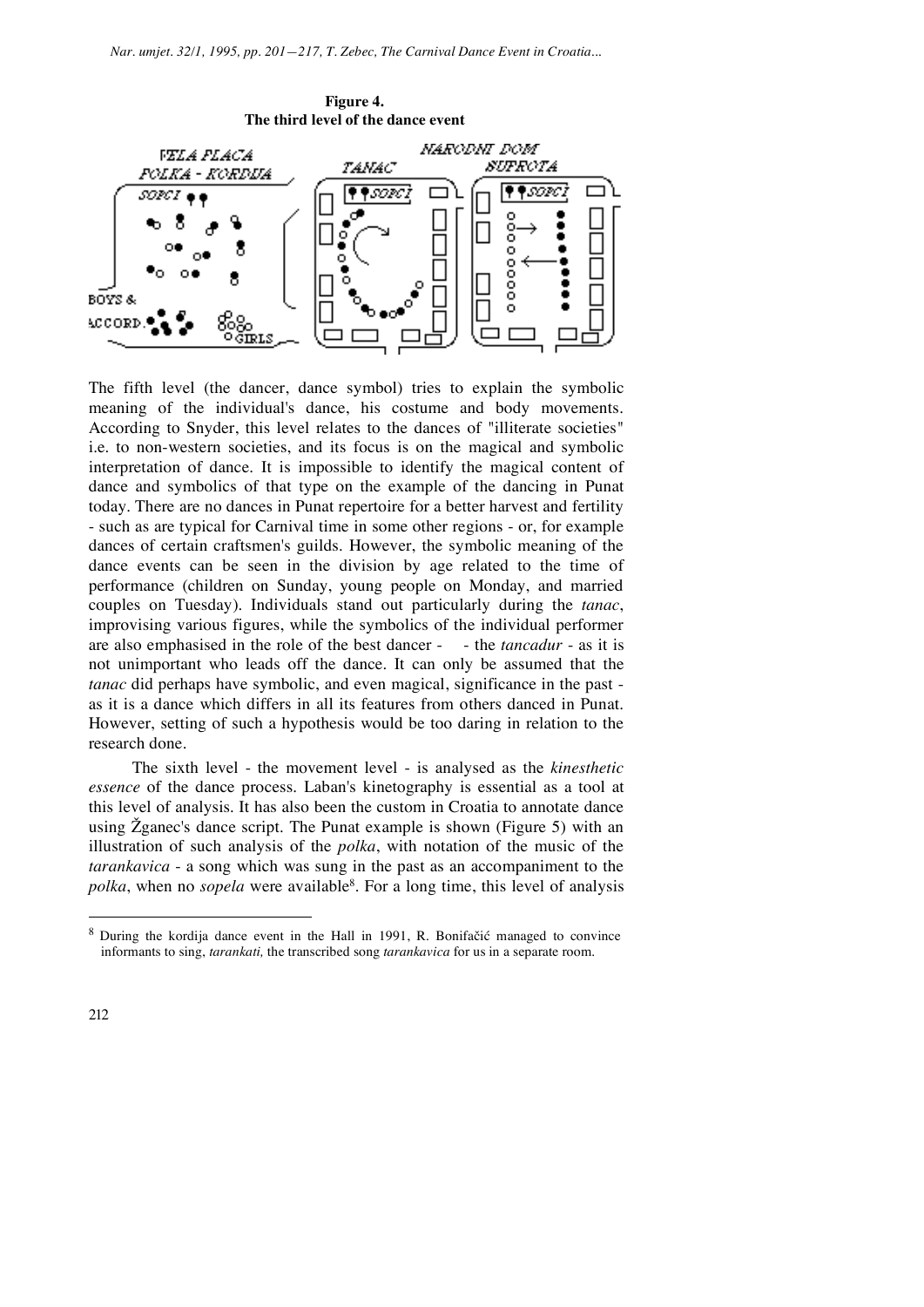was typical only for choreological research of dance structure, but today it is also applied by anthropologists/ethnologists of dance. They are aware of the fact that better understanding of dance and comparative research also depends in considerable measure on the structure of the dance.

> **Figure 5. The sixth level of the dance event**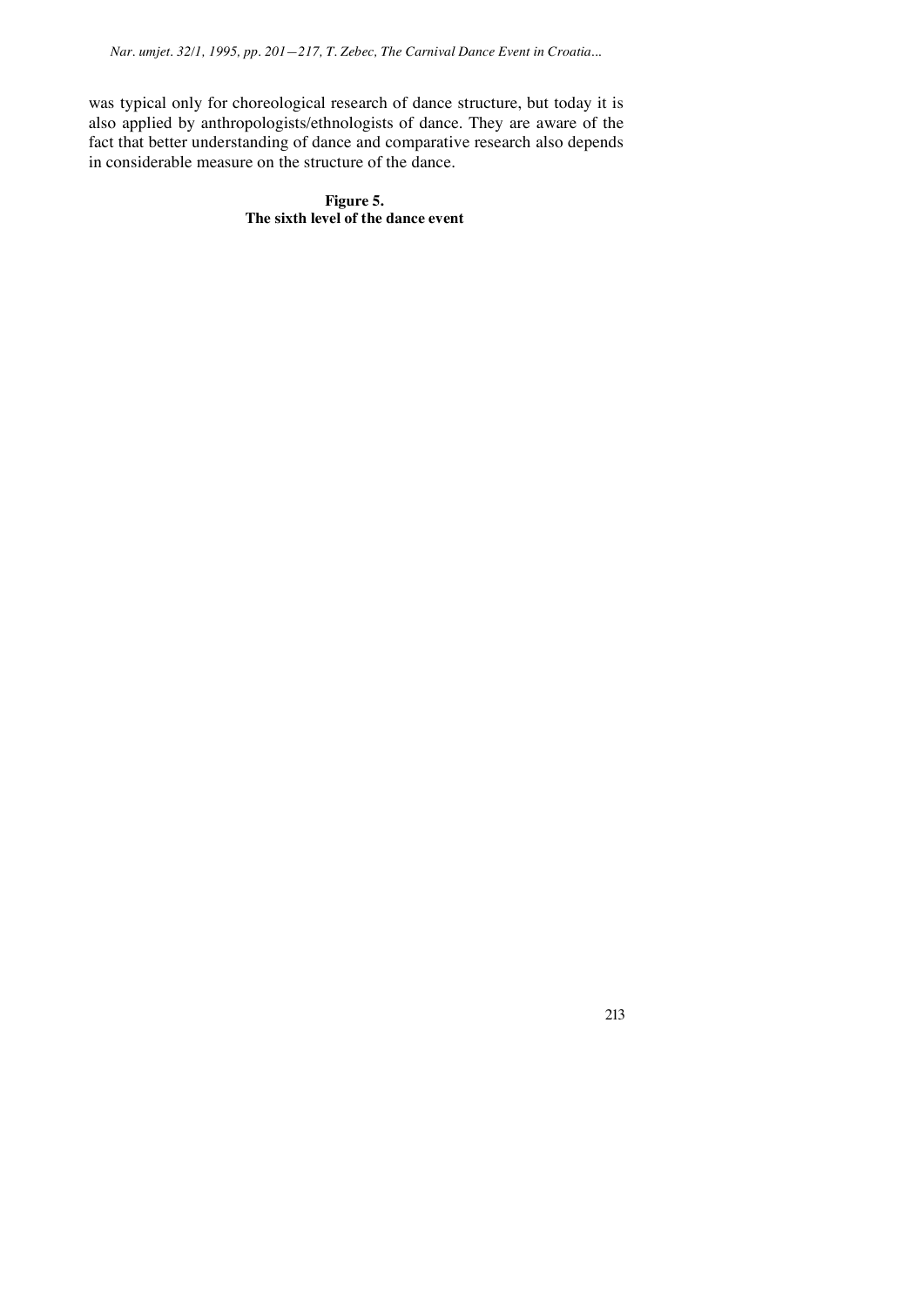The seventh and final level is called the kinemic one. Kinemes are the actions and positions, and body gestures which have no meaning in themselves, but make up the basic parts of the dance - for example, the raised arm or the hand placed on the hip. Such analysis of movement is derived from linguistic theory (Kaeppler 1985) and refers to movements which have *symbolic* meaning, particularly in dances in non-western societies. Such gestures can be recognised in the Punat dances during improvisation by the dancers in the *tanac*, in shaking of the arm, clapping, foot-stamping, and the like. These movements express the performer's aesthetic concepts, and their eventual symbolic explanation could contribute to a fuller interpretation of dance. They have also been noted kinetographically.

Looked at from the general aspect and macro-context toward the narrowed micro-context, moving the focus of observation from one view to the other, ones obtains a complex picture of dance through time, space and invested energy.

## **The uniqueness of the** *tanac*

Analysis of the dance repertoire shows that it differed depending on the moment within the event. During the greater part of the dance event, the performers danced all the dances except the *tanac* and the *suprota*. All of the dances were represented equally. During the performance, individual popular melodies were sung more loudly by the dancers or, dancing in couples, they would spin with more energy, but the mood of the performers and audience was relatively unchanged right up until the moment of performance of the *tanac*. Then the mood suddenly intensified, and each individual tried to attract attention, each in his own fashion.

The mere fact that the tanac is usually performed only once - and that at the end of the dance event - and the forceful playing and dancing which takes place, is an indication of its particularity9. And by its characteristics, the *tanac* differs from all the other dances in Punat. The force and power of dance as a means of expression and communication is fully manifested in the *tanac*. Competing with each other before the *sopci*, the dancers communicate primarily with them, imposing themselves upon them. The *sopci* evaluate the qualities of the dancers and set the duration of this competition by changing the musical themes. In this way, the dancers also display their abilities to the other participants in the *tanac*, and to all those gathered to watch. Individual improvised movements, gestures and mimicry in the *tanac* play an important

<sup>9</sup> After one such session of playing, I saw that one of the *sopac* players had a bleeding tongue. The playing technique for the *vela* (large) and *mala* (small) *sopela* (traditional instruments of the oboe type) requires that the top of the musician's tongue is in constant contact with *sopela's* mouthpiece.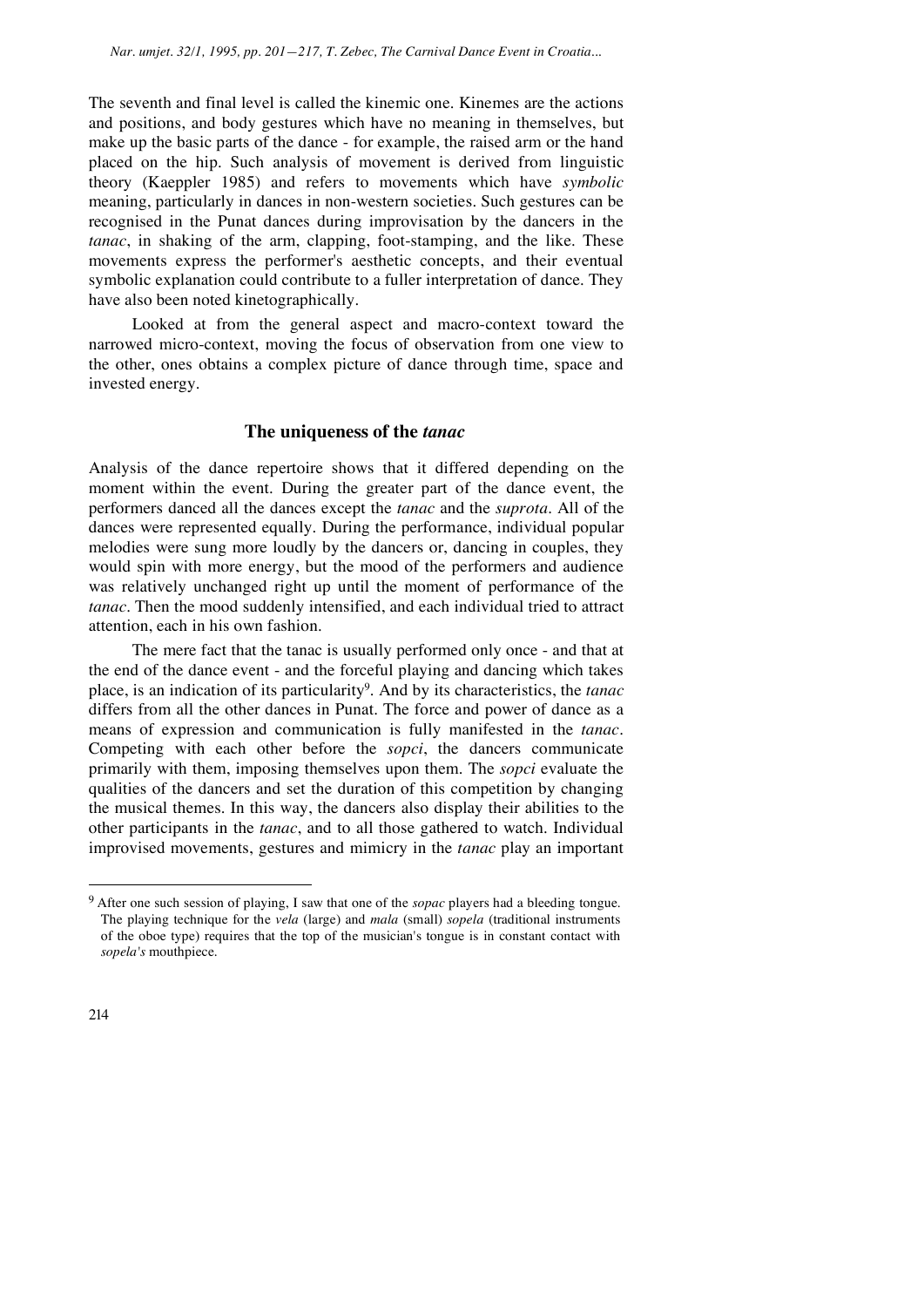role. By shaking their raised arms at the improvisation moment of the *prebir* and by shouting out messages to the *sopci* players, the dancers show their feelings and their physical and motor abilities.

The individual's possibility of expression is greater in the *tanac* than in other dances. Based on my own observation, I agree with the opinion expressed by S. J. Cohen (according to Glickman 1978), that it is not only the physical movements which are expressive. The energy which appears in the creation of a movement is an exceptionally important form of expression in the *tanac*. Thus, the *tanac* has a number of features which make it distinctive in relation to the other Punat dances. It has a bordering characteristic, a trait which allows the performers a temporary change in social rules. Rivalry is allowed between the individuals taking part, and even expected. Better performance invokes a more favourable evaluation from the onlookers. In this way, the dancer in question attains or confirms existing standing in the community. The dancer's reputation is not an unimportant consideration, as the *tanac* is always led off by the best dancers - the *tancaduri*. These are the dancers from whom others could well learn.

And finally, the fact that the *tanac* is a significant dance is also shown by the acceptance of its name which has multiple meaning. The terms *tancati* (to dance in general), *tancadur* (dancer), and, to go *na tanac* (to take part in a dance event) also prove the special position of this dance, how deeply rooted it is in the consciousness of the people of Punat, and, in this way, an old part of its heritage.

# **Conclusion**

Monitoring the Carnival customs and participating in them in 1991 and 1994, it was a simple matter to discern that the entire Punat community contributes to the overall mood and atmosphere which overtakes the township during Carnival time. The division by age of the participants in the customs and their diverse share in the performance was also readily seen (Zebec 1991). However, tripartite interpretation of the structure of the rite of passage according to A. van Gennep, complemented the analysis in many ways. The doubled scheme of the ritual and analysis of the customs as a rite of intensification and as a life-cycle rite of passage emphasised the dynamics and intensity of the rite. Analysis in contrast with and in the context of the prior and subsequent period to the observed Carnival time enabled a review of the overall view of the events. In this way, interpretation with the aid of van Gennep's theory of the rite of passage was permeated with the interpretation of the levels of research of a dance event as suggested by A. F. Snyder. Analysis according to van Gennep's scheme of rites and analysis of levels of the dance event (according to Snyder) made possible a better quality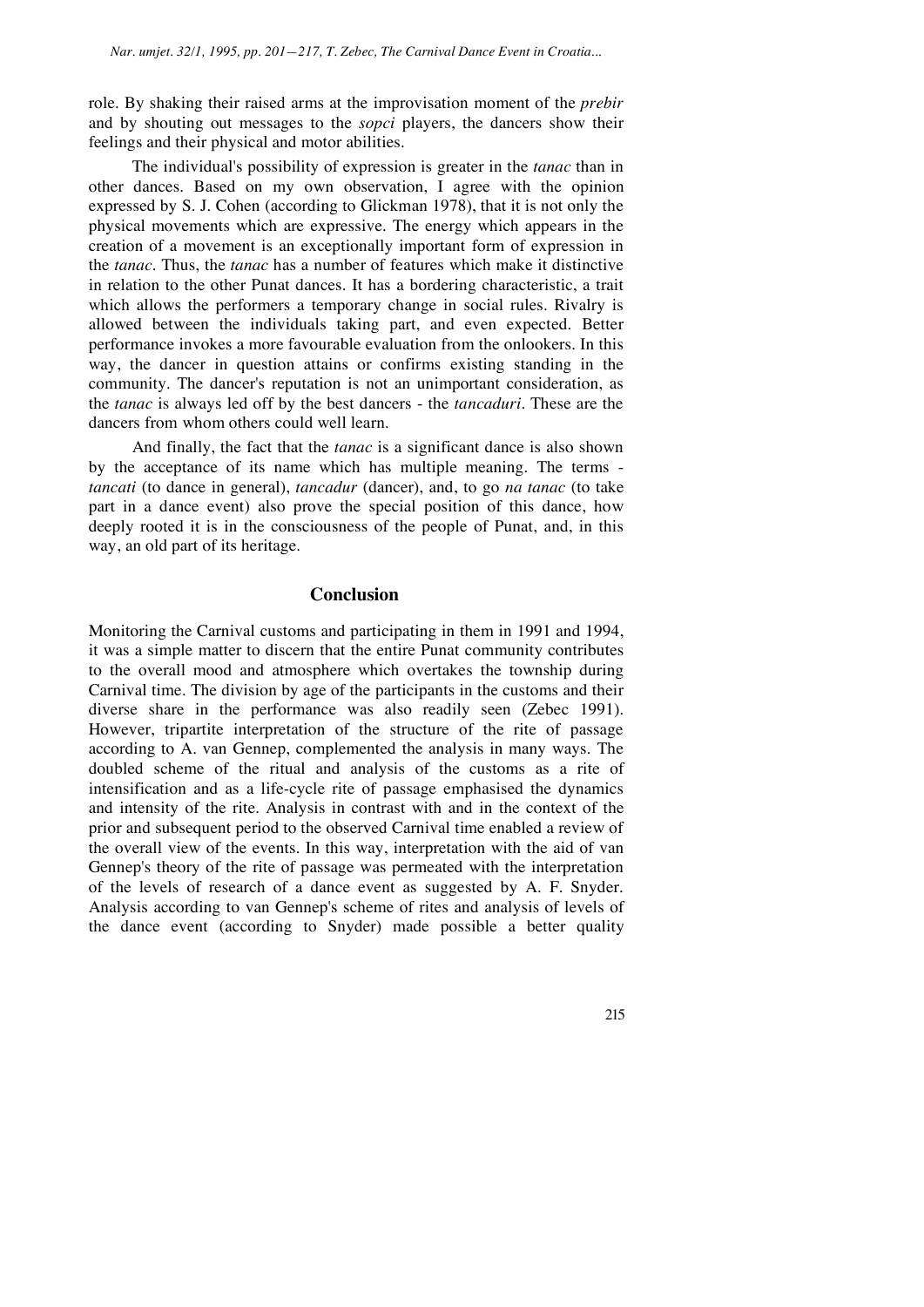interpretation of dance in the context of the Carnival event and helped in creating this new written context concerning the dance event.

Carnival time in Punat is an important part of the life and culture of the people of Punat. Even at the time of the most intense war crisis, the inhabitants of Punat performed this custom in full. The greater number of participants in the 1994 Carnival in comparison with 1991 is a significant indicator of the new strengthening and adaptation of tradition.

*(Translated by Nina H. Antoljak)* 

# REFERENCES CITED

- Bonifačić, Ruža. 1990. Tradicijsko pjevanje u Puntu na otoku Krku [Traditional Singing in Punat on the Island of Krk]. M. A. thesis, Odsjek za muzikologiju etnomuzikologija, Muzika akademija Univerziteta u Sarajevu.
- Čapo Žmegač, Jasna. 1993. "Hrvatski korizmeno-uskrsni običaji u svjetlu teorije rituala prijelaza" [Croatian Lenten-Eastern Customs in the Light of the Theory of the Rite of Passage]. *Etnoloka tribina* 16:75—112.
- Frykman, Jonas. 1990. "What People Do But Seldom Say". *Ethnologia Scandinavica*  $20:50-60.$
- Glickman, Jack. 1978. "Dance and Theory of Expression, review of American Society for Aestetics Congress". *Dance Research Journal* 10/2:62.
- Kaeppler, Adrienne. 1985. "Structured Movement Systems in Tonga". In *Society and the Dance: The Social Anthropology of Performance and Process*. P. Spencer, ed. New York: Cambridge University Press, 92—118.
- Povrzanović, Maja. 1992. "Etnologija rata pisanje bez suza?" [The Ethnology of War - Writing Without Tears?]. *Etnoloka tribina* 15:61—80.
- Skok, Petar. 1972. *Etimologijski rjenik* [The Etymological Dictionary]. Zagreb: Jugoslavenska akademija znanosti i umjetnosti.
- Snyder, A. F. 1989. "Levels of event patterns: a theoretical model applied to the Yaqui Easter ceremonies". In *The dance event: a complex phenomenon*. Proceedings of the ICTM study group for ethnochoreology. L. Torp, compiler. Copenhagen.
- Turner, Victor. 1989. *Od rituala do teatra, Ozbiljnost ljudske igre* [From Ritual to Theatre, The Human Seriousness of Play]. Zagreb: A. Cesarac.
- Zebec, Tvrtko. 1991. "Plesni događaji u mesopusnim običajima Punta" [Carnival Dance Events in Punat]. *Etnoloka tribina* 14:169—184.
- Zebec, Tvrtko. 1993. *Kulturno-antropoloki pristup plesu, Pregled teorijskih pristupa istraivanju plesa i primjer istraivanja plesnih dogaaja u pokladnim obiajima Punta na otoku Krku* [The Cultural-Anthropology Approach to Dance. A review of the theoretical approaches to dance research and an